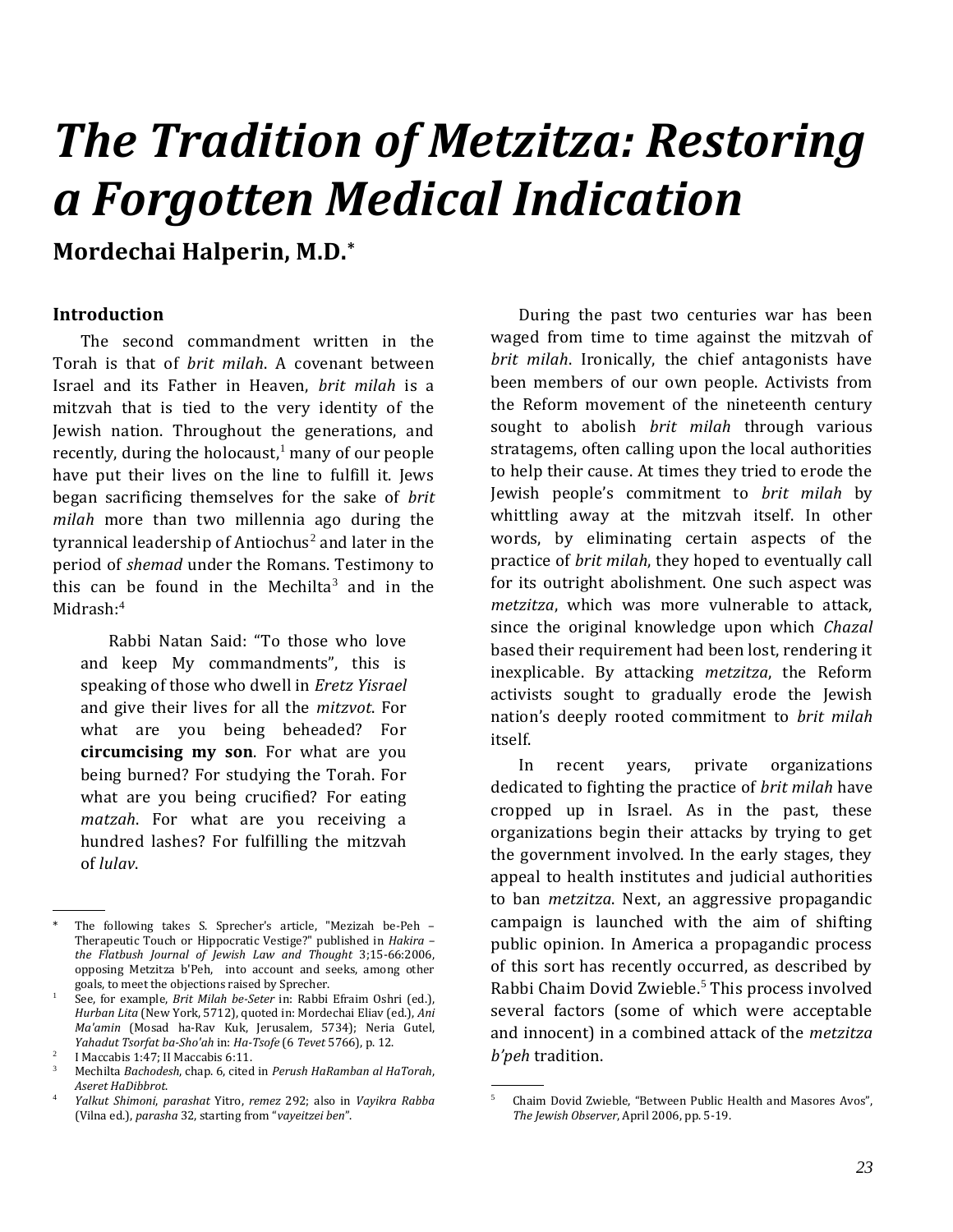The *poskim* have always concerned themselves with the *halachic* as well as the medical aspects of *brit milah*. However, when the very institution of *brit milah* is under attack and *metzitza* is being used as ammunition in the assault, the *poskim* need to take a different approach.<sup>6</sup> Therefore, any comprehensive discussion of *metzitza* should deal not only with the medical/*halachic* issues but also with some consideration of aspects of the ideological battle against *metzitza*, which is linked to the effort to uproot the practice of *brit milah* altogether.

#### **I. A Medical Overview**

Circumcision is the most common surgical procedure performed on males in the United States<sup>7</sup> and in Israel. It is performed as a religious obligation on nearly 100 percent of Jewish males and on more than 90 percent of Muslim males. In the past, circumcision was performed exclusively for religious reasons, but since World War  $II$ ,<sup>8</sup> millions of newborns (60%-90% of newborn males in the United States $)^9$  have been circumcised for medical or cosmetic reasons. A striking medical advantage of removal of the foreskin is its association with a drastic reduction in the risk of penile cancer.<sup>10</sup> In the second half of the twentieth century, about 11,000 uncircumcised American men died of penile cancer, $11$  and nearly all of these deaths could have been prevented by a simple procedure of excising the foreskin at an early age.

<sup>9</sup> Thomas E. Wiswell, "Circumcision Circumspection", N*ew England Journal of Medicine* 336, no. 17 (April 24th 1997): 1244-1245.

In other words, the risk of penile cancer in uncircumcised men is from 100 to 24,000 times higher than in circumcised men.

During the last decade, another medical advantage of circumcision was discovered. In three controlled prospective study, circumcision was shown in the past year to protect against contagion of the HIV virus by a factor of about 50%-60% percent (in comparison with uncurcimcised males).<sup>12</sup> In a world where there are over  $40$ million people who are HIV positive and over 5 million die every year – the significance of the simple procedure of circumcision that could cut these numbers down considerably is immesurable.<sup>13</sup> The major difficulties in implementing this effective measure are high economic cost of adult circumcision, prejudices and psychological problems among populations of uncircumcised men.<sup>14</sup> Admittedly, circumcision is not totally risk-free; however, the risks are extremely low. In the second half of the twentieth century, only four deaths caused by complications resulting from the procedure occurred in the United States, compared to the thousands of deaths that it prevented during the same period.

Since *Chazal* were aware of the possible risks associated with the performance of *brit milah*, they laid down medical instructions with the force of a *halachic* ruling that were designed to decrease the minimal risk even further. These rules include detailed guidelines for the entire procedure, from the preparatory stage through the performance of the surgery itself and the post-operative stage, until the follow-up care.<sup>15</sup> They also include the necessary preconditions for *brit milah* in regard to

 <sup>.</sup> <sup>6</sup> This principle is also reflected in differences found in *halachic* rulings – see hereinafter.

<sup>7</sup> S.D. Niku, et al., "Neonatal Circumcision", *Urol Clin North Am* 22, no 1 (February 1995): 57-65.

<sup>8</sup> Sharon Bass, "Circumcision Persists Despite Doctors' Disapproval", *Maine Times* 29, no. 9 (January 1997).

<sup>10</sup> An editorial in the *New England Journal of Medicine*, the world's most widely distributed medical journal, stated: Furthermore, circumcision reduces the risk of penile cancer. In uncircumcised men, the lifetime risk of this cancer is about 1 in 500, as compared with a risk of 1 in 50,000 to 1 in 12 million in circumcised men (Thomas E. Wiswell, ibid.).

 $11$  Ibid.

 <sup>.</sup> <sup>12</sup> B. Auvert, et al., "Randomized, Controlled Intervention Trial of Male Circumcision for Reduction of HIV Infection Risk: The ANRS 1265 Trial", *PLoS Med* 2, no. 11 (1995): e298.

<sup>13</sup> Most recently, a commentary published in *JAMA* listed various medical benefits resulting from circumcision, see: Aaron A.R. Tobian, MD, PhD and Ronald H. Gray, MD, MSc, "The Medical Benefits of Male Circumcision", *JAMA* (Oct. 5<sup>th</sup>, 2011), pp. 1479-1480.

<sup>&</sup>lt;sup>14</sup> See: David Brown, "Use of Circumcision to Fight AIDS Epidemic is Debated", *Washington Post*, Wednesday, August 16th, 2006; A03. During the winter of 2007 the World Health Organization came out with a special announcement calling for the inclusion of circumcision in the package of measures taken in the batlle agains AIDS. See: "WHO and UNAIDS announce recommendations from expert consultation on male circumcision for HIV prevention", World Health Organization, News releases March 28th, 2007.

<sup>15</sup> See *Shabbat*, chap. 19, *mishnayot* 3-4, and the ensuing *sugyot* in the Talmud, and *poskim*.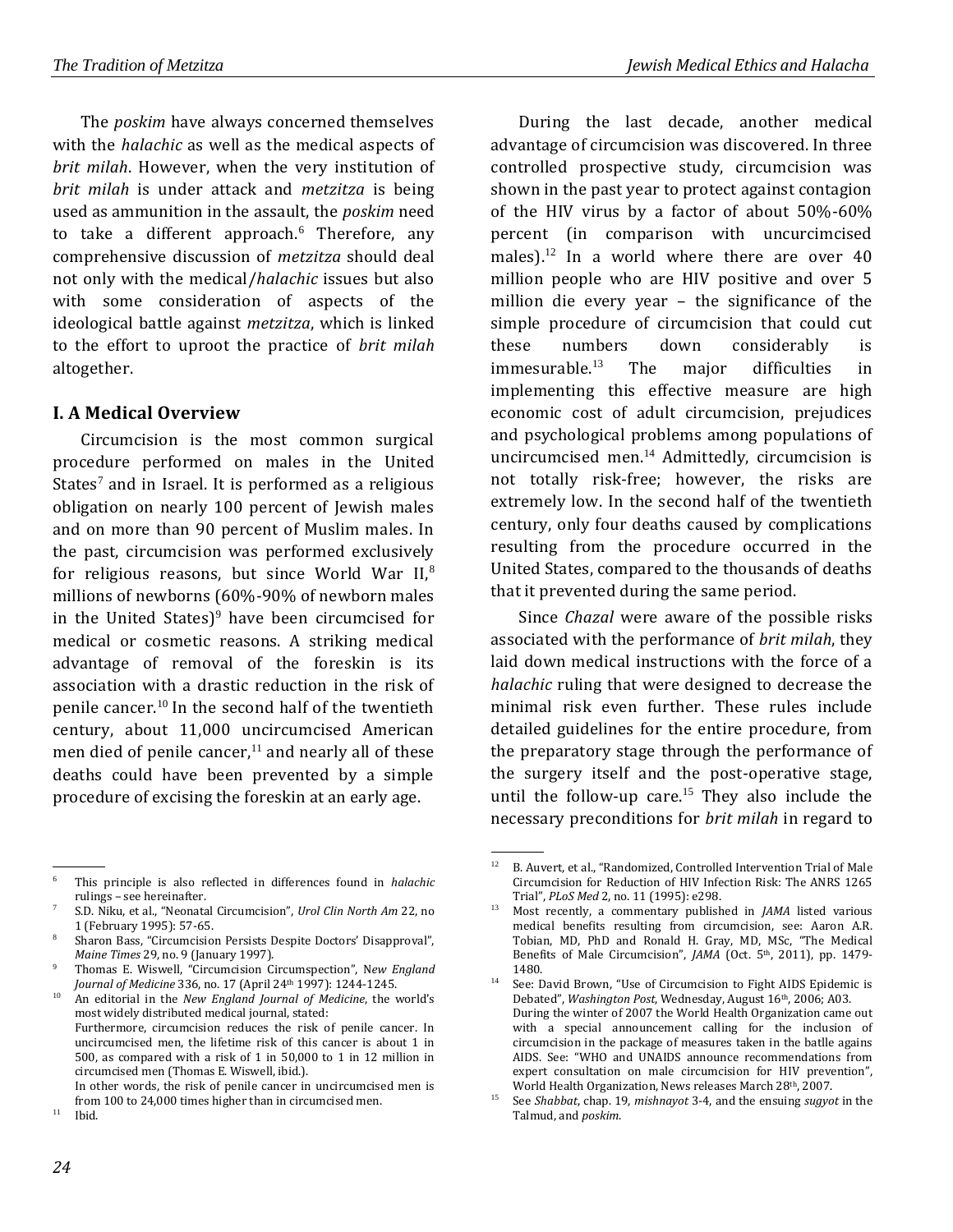the baby's health condition. Maimonides' medical*halachic* guideline is a typical example:

"Only an infant free of any illness is circumcised, for danger to life precludes other considerations: *brit milah* can be performed after the specified time, but the life of an individual can never be restored.<sup>16</sup>"

#### **II. Stages of the Milah Procedure**

*Halachic brit milah* involves four main stages:

- 1. Preparation before the *brit milah –* these preparations may be characterized essentially as preventive medicine;
- 2. **The Mitzvah**: performance of the surgery incision and folding over of the remnant membrane;
- 3. *Metzitza*;
- 4. Supportive care after the circumcision.

#### **III. What is Metzitza?**

The original technique for the performance of *metzitza* employs the human mouth. The *mohel* brings the baby's organ into his mouth immediately after the excision of the foreskin and sucks blood from it vigorously. This action lowers the internal pressure in the blood vessels at the head of the organ and in the exposed ends of the arterioles that have just been cut. Thus, the difference between the pressure in the blood vessels in the base of the organ and the pressure in the blood vessels at its tip is increased. This requirement has religious significance as well as medical benefits.

*Metzitza* as a religious obligation is mentioned in the mystical portions of the Torah.<sup>17</sup> In the last two centuries a number of famous *poskim* have declared that an attack on the tradition of *metzitza* is tantamount to an attack on the mitzvah of *brit* 

.

*milah* itself.<sup>18</sup> Nevertheless, many *poskim*, including the Chatam Sofer, the *Ketzot Hachoshen*, the Netziv of Volozhin,<sup>19</sup> the *Avnei Nezer*<sup>20</sup> and more recently. Rabbi Shlomo Zalman Auerbach and the *Tzitz Eliezer*, have ruled that the purpose of *metzitza* is solely medical.

It should be noted that even the *poskim* who maintain that *metzitza* is a religious obligation (that is, that *metzitza* is part of the mitzvah of *brit milah*) may not have based their statements purely on *halachic* reasoning, but to a large extent were responding to attacks against *brit milah*. This claim is supported by the *halachic* literature on *metzitza*, which indicates rather clearly that *metzitza* is a medical requirement instituted by *Chazal* because of the risk involved in neglecting to perform it. In addition, one cannot ignore the difficulty of defending a medical guideline imposed by *Chazal* in the absence of sufficient medical knowledge to explain it. Furthermore, proclaiming that *metzitza* is an inseparable part of the commandment of *brit milah* is an effectual means today, as in the past, of fending off attacks against the Divine covenant of circumcision.<sup>21</sup>

The Talmud states that the requirement of *metzitza* stems from medical considerations; it is meant to minimize risk to the infant's life and health:<sup>22</sup>

<sup>16</sup> *Hilchot Milah*, chap. 1, *halacha* 18.

<sup>17</sup> Citations are found in *Sefer Habrit*, *siman* 265, p. 215-216, and similarly in the Chatam Sofer quoted below.

 <sup>.</sup> <sup>18</sup> Among them are the Maharam Shick, the *Binyan Tzion*, the Mahari Assad, the *Divrei Yatziv* and the *Minchat Yitzchak*.

<sup>19</sup> *Shu"t Meshiv Davar*, *chelek* 2, *siman* 55, beginning from "*Michtav*.…".

<sup>20</sup> *Shu"t Avnei Nezer* 10, *siman* 338.

<sup>21</sup> See *Avodah Zarah*, chap. 2, *mishna* 5; Talmud Bavli, ad loc., 35a; *Perush Rabbeinu Chananel*, ad loc., citing the Palestinian Talmud. <sup>22</sup> *Shabbat* 133b.

A similar point appears in a different context: certain rules and regulations of Torah Sages designed to prevent dangerous situations are characterized as being "religious" in nature in addition to their being safety precautions.

An interesting example of this is found in the Palestinian Talmud, tractate *Shabbat* 6:2. Unlike the Babylonian Talmud, according to the Palestinian Talmud nail-studded shoes were not retrospectively prohibited on Shabbat in order to preserve the memory of a great disaster. Instead, the prohibition was an ancient one deriving from the days of the disaster itself when many innocent people were trampled to death because others wore such shoes. This prohibition was never annulled; its purpose was to preserve public safety by preventing the use of such shoes in the future, thus averting a potential future disaster. According to the Palestinian Talmud, prohibiting these shoes on Shabbat also prevents their use during the week because most people had only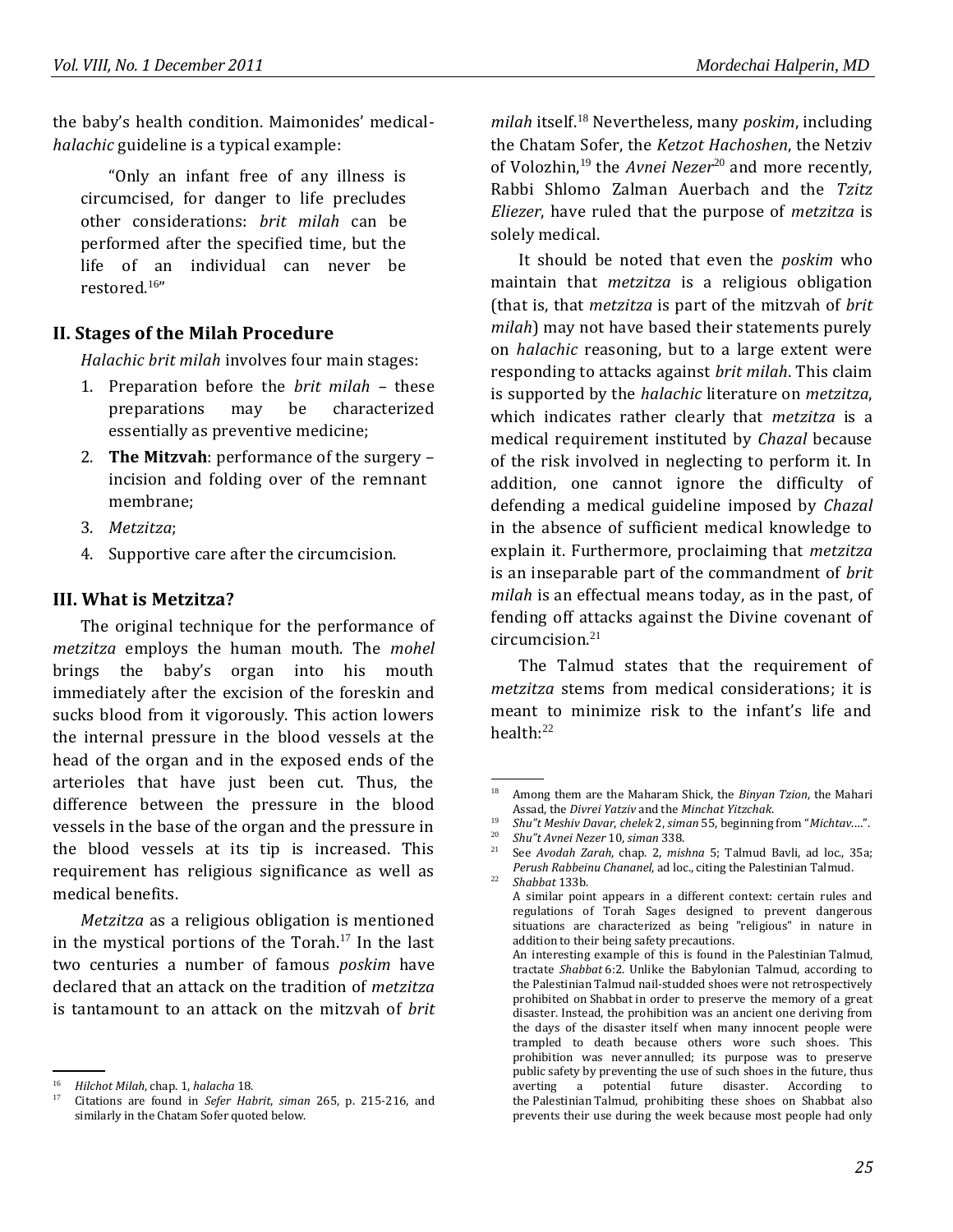Rav Pappa said, "A *mohel* who does not perform *metzitza* endangers the baby and is dismissed".

Is this not obvious? Since we desecrate the Shabbat for it, it obviously must be a danger to omit it [and thus it is proper to dismiss someone who fails to do it. What does Rav Pappa's statement add?]

You might say [had Rav Pappa not made this statement] that this blood is stored up [so sucking it out is not a desecration]. Now we have learned [from Rav Pappa] that the blood is the result of a wound [thereby sucking it out is desecrating the Shabbat].

From this *gemara* it seems fairly clear that medical considerations are the only reason for *metzitza*, for the Talmud states that the very fact that *metzitza* is permitted on Shabbat indicates that failing to perform it poses a risk to life. From this we can derive that *metzitza* cannot be defined as part of the ritual of *brit milah*, which overrides Shabbat in and of itself, independent of the laws of *pikuach nefesh*. 23

This *gemara* seems to be the source of the interpretation (i.e., that *metzitza* is performed because of medical reasons) adopted by many *poskim*, both *Rishonim* and *Acharonim*.

## **IV. Maimonides' Approach – "Until Blood in the Further Reaches is Extracted"**

From a simple reading of Maimonides, $24$  one can conclude that the reason for *metzitza* is medical: "How is circumcision performed? One cuts through the entire foreskin covering the crown, and then folds over the membrane under the foreskin with one's fingernail, pulling it this way and that way until the flesh of the crown is revealed. **And then one sucks the circumcision until blood in the further reaches is extracted, so that [the infant] will not be endangered**, and any *mohel* who does not perform *metzitza* should be dismissed. After *metzitza*, he should apply a dressing or bandage or something of that nature".<sup>25</sup>

Maimonides' statement "And then one sucks the circumcision until blood in the further reaches is extracted, so that [the infant] will not be endangered" has been interpreted in two different ways:

- 1. "Extraction of blood from the further reaches" of the organ is the goal of *metzitza* and the reason for it; i.e., the very fact that blood stays in the further reaches poses a danger to the infant (perhaps because of concern that infectious agents harbored there should be drained away and drawn out).
- 2. "Extraction of blood from the further reaches" is merely an indication that *metzitza* was performed with the required level of force, and a flow of blood from this area tells us that the *metzitza* has achieved its purpose (a physiological explanation for this interpretation will follow).

Whichever way we understand Maimonides, the physiological process by which *metzitza* prevents endangering the infant is not elucidated in Maimonides, just as it is not elucidated in the Talmud. A decisive interpretation of Maimonides

 <sup>.</sup> one pair of shoes. Therefore, it was sufficient to prohibit the shoes on Shabbat.

Nevertheless they did not simply prohibit the shoes all week long because such a prohibition, intended to preserve public safety, would have been contentious as ordinary citizens thought of themselves as qualified to express an opinion on public safety. "Religious" laws, on the other hand, were accepted without question since they were strictly in the realm of the great Torah scholars (a similar principle lies behind the Talmudic Rabbis decision to suppress the true reasons for their legislation; they wanted to avoid disputes regarding the validity of their laws, as explained in the Talmudic passage about the prohibition on gentile cheese, see: *b.Avoda Zarah* 29b; 34b-35b). It seems reasonable that similar considerations might apply to the decision to categorize *metzitza* as a "religious" law, not only as a law intended to prevent danger in rare cases.

<sup>&</sup>lt;sup>23</sup> Although some (the Mahari Assad and others) have contrived to reject this conclusion, it is difficult to take the *sugya* out of its simple context.

 <sup>.</sup> <sup>24</sup> *Hilchot Milah*, chap. 2.<br><sup>25</sup> **Lo** "or a modicinal"

<sup>25</sup> I.e., "or a medicinal powder that stops [the] bleeding," *Shulchan Aruch*, 14, 264, 3.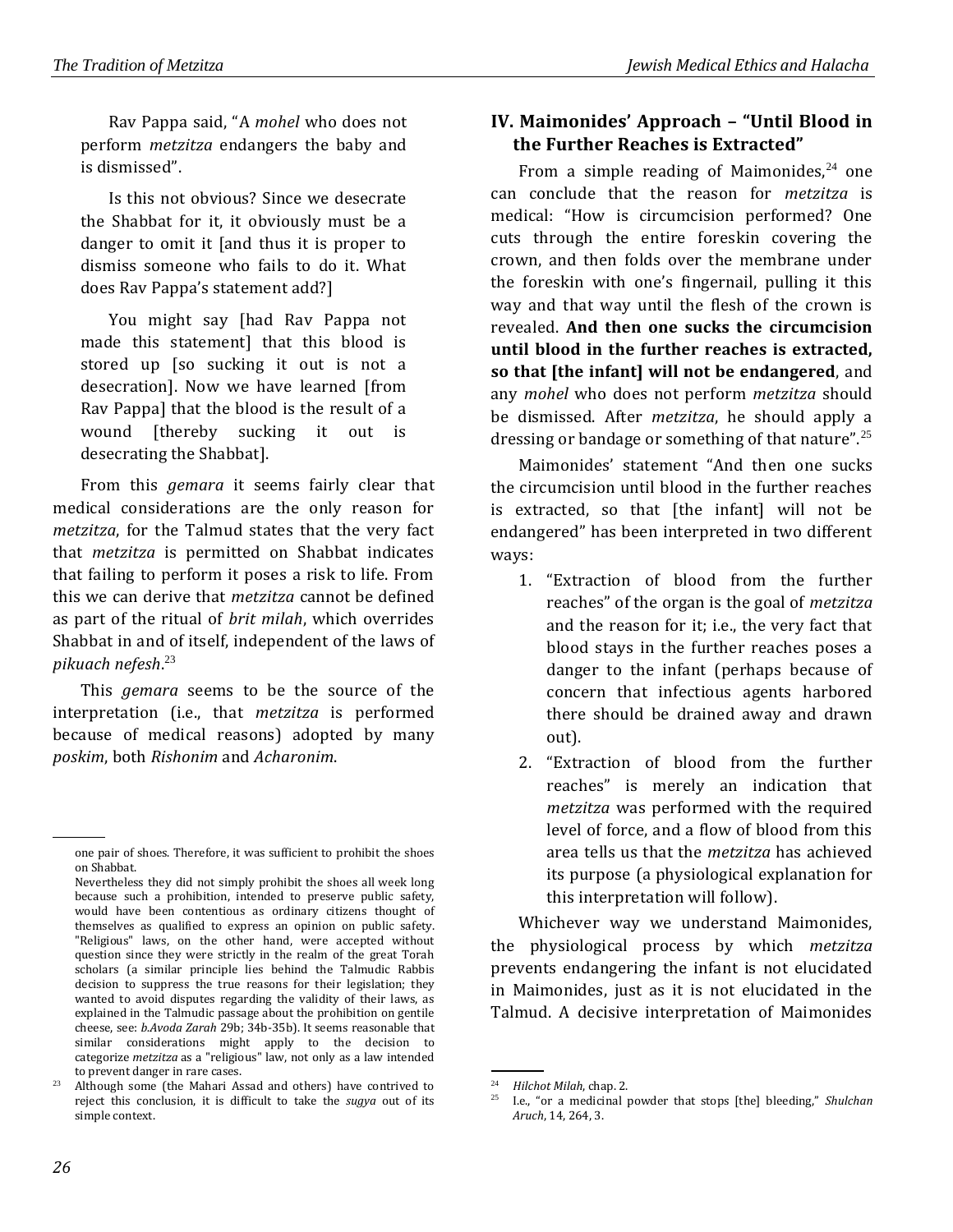may be derived from studying the words of other *Rishonim*, such as those of Rabbi Yaakov Hagozer.

## **V. Rabbi Yaakov Hagozer – "Blood Will Clot Within the Organ, and This is Dangerous"**

In the sefer of Rabbi Yaakov Hagozer, $26$  who lived in Germany during the period of the *Ba'alei HaTosefot*, explicit guidelines are given for the performance of *metzitza*, and this time with a clear medical explanation of the practice:

"How is *metzitza* performed? After folding over the membrane, one takes the organ into his mouth and sucks blood out with all one's strength, because blood coagulates within the top of the organ, and a danger is posed if one does not perform the sucking. As Rav Pappa said, 'A *mohel* who does not perform *metzitza* endangers the infant and is dismissed' because blood will clot within the organ and this is dangerous."

This ruling clearly cannot be referring to coagulated blood at the urethral opening, for any experienced *mohel* will realize that such blood can be wiped away easily, and there is certainly no need for forceful sucking to remove it. Furthermore, sucking blood for the purpose of removing the coagulated blood is not a *melachah*, while the Talmud states that the sucking of blood by *metzitza* is a *melachah*, and is only permitted because it prevents a potential *sakkana*.

#### **VI. Explaining Metzitza**

Rabbi Hagozer's explanation might be translated into modern medical terms as follows: Immediately after incising or injuring an artery, the arterial walls contract and obstruct, or at least reduce, the flow of blood.<sup>27</sup> Since the arterioles of

the *orlah*, or the foreskin, branch off from the dorsal arteries (the arteries of the upper side of the organ), cutting away the foreskin can result in a temporary obstruction in these dorsal arteries. This temporary obstruction, caused by arterial muscle contraction, continues to develop into a more enduring blockage as the stationary blood begins to clot. The tragic result can be severe hypoxia (deprivation of the supply of blood and oxygen) of the glans penis.<sup>28</sup> If the arterial obstruction becomes more permanent, gangrene follows; the baby may lose his glans, and it may even become a life-threatening situation. Such cases have been known to occur.<sup>29</sup>

Only by immediately clearing the blockage can one prevent such clotting from happening. Performing *metzitza* immediately after circumcision lowers the internal pressure within the tissues and blood vessels of the glans, thus raising the pressure gradient between the blood vessels at the base of the organ and the blood vessels at its distal end – the glans as well as the excised arterioles of the foreskin, which branch off of the dorsal arteries. This increase in pressure gradient (by a factor of four to six!) can resolve an acute temporary blockage and restore blood flow to the glans, thus significantly reducing both the danger of immediate acute hypoxia and the danger of developing a permanent obstruction by means of coagulation. How do we know when a temporary blockage has successfully been averted? When the "blood in the further reaches [i.e., the proximal dorsal artery] is extracted," as Maimonides has stated.

According to the explanation of Rabbi Hagozer, which is supported by current medical knowledge,

 <sup>.</sup> <sup>26</sup> *Zichron Brit LaRishonim* (Berlin, 1892), p. 20.

The constriction is caused in part by a nervous reflex, but principally by a local reaction of the smooth muscle layer of the artery. This apparently leads to induction of an action potential (resulting in contraction) that can travel along several centimeters of the arterial wall (See A.C. Guyton, *Textbook of Medical Physiology*, 5th ed. [Philadelphia, 1976], 99).

 <sup>.</sup> It should be noted that in most cases, this blockage would have no effect on the alternative blood supply of the glans, which comes from the well-protected and padded urethral arteries. However, in those instances where a congenital anomaly affects the urethral arteries (and there have been not a few such instances), a transient blockage of the dorsal arteries can cause severe hypoxia of the glans.

 $29$  For cases where hypoxia after circumcision has lead to necrosis and loss or the corona, see Mordechai Halperin, MD, David Fink, PhD, and David Rosen, MD, "Metzitza and Bathing in Warm Water in the Performance of Jewish Ritual Circumcision", *JME* V, vol. 2, June (2006), pp. 26-44.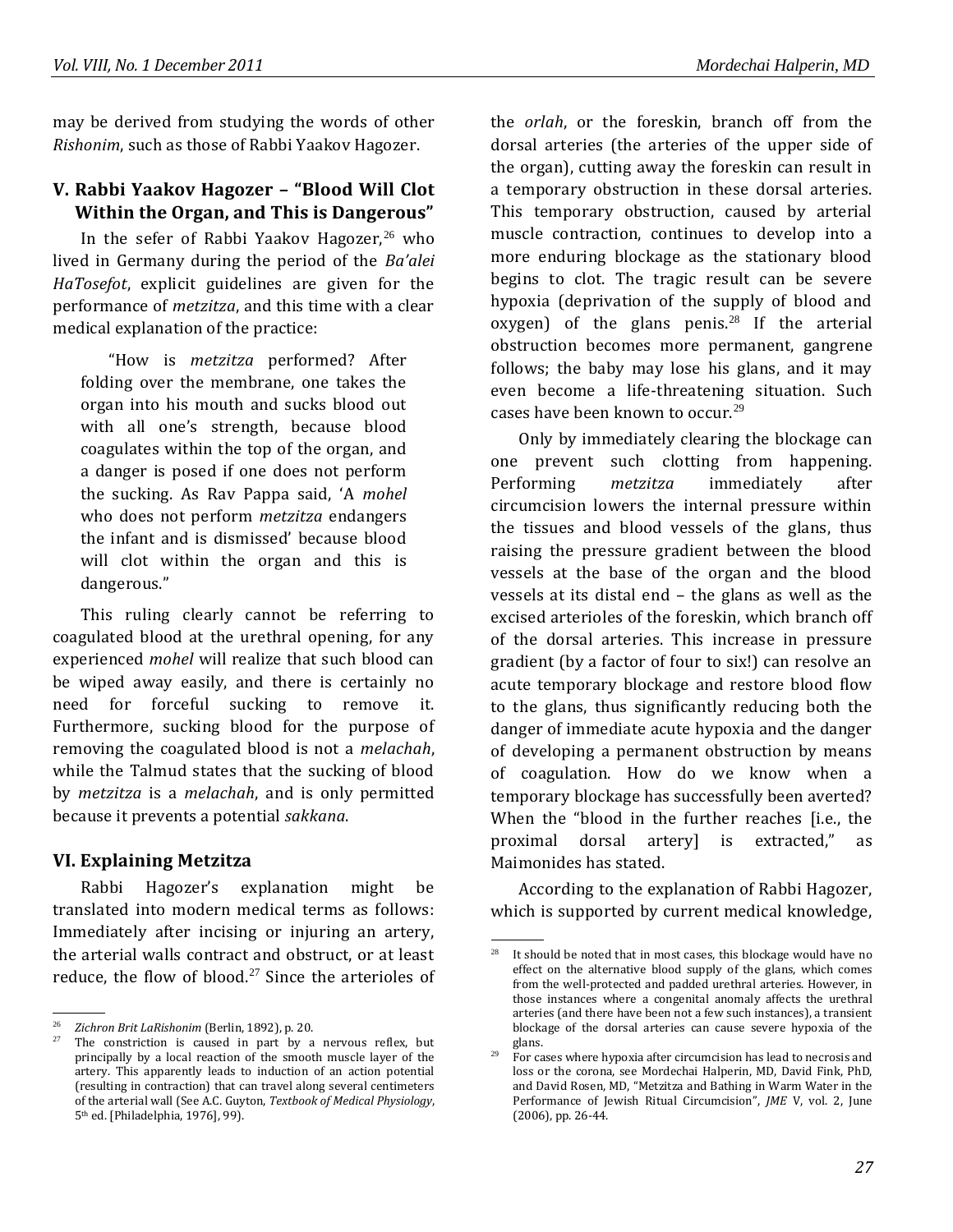it is easy to understand why *Chazal* viewed the failure to perform *metzitza* with such severity, and ruled that one may violate Shabbat in order to carry it out. Additionally, we can understand why it is that a *mohel* who omits it should be dismissed and deprived of the right to perform *britot*.

Likewise, the words of Maimonides may now be interpreted unequivocally. "Until blood in the further reaches is extracted" constitutes only an **indication** that *metzitza* has been performed with the requisite exertion of force. Extraction of blood from the further reaches tells us that the *metzitza* has achieved its purpose, and any existing blockage of the dorsal arteries has been cleared.

Consider the following passage from the *Tiferet Yisrael* (*Shabbat* 19:15): without *metzitza*, there is a possible threat to life because the act of circumcision causes the blood in the penis to become warm and to congeal. Therefore the penis might swell.

Let me emphasize that the incidences of hypoxia in the corona is not great and depends on certain other risk factors.<sup>30</sup> But from a *halachic*epidemiological point of view, the Talmudic sages were concerned with even less likely risks when dealing with a large population. Since we are dealing with a surgical procedure performed on hundreds of thousands of children, even a relatively low risk is *halachically* defined as life threatening even if the likelihood of death is only one in 100,000. This perfectly reasonable *halachic*epidemiological principle was expressed by the medieval authorities. $31$  This principle is accepted by the *poskim*. 32

#### **VII. The Chatam Sofer—"Metzitza is Not an Intrinsic Part of the Mitzvah; It is Practiced Only Because of Sakkana"**

In 1836, Rabbi Eliezer Horowitz, author of the Yad Eliezer and a student of the Chatam Sofer, posed the following question to his teacher: Is it permissible to circumcise without doing *metzitza*, and to use a sponge for the purpose instead of the mouth? Rabbi Horowitz explained his question as follows:

There have been cases here in our city [Vienna] of children who were circumcised by an expert *mohel*, and a malignant *tzara'at* (severe skin lesions) broke out on their skin, covering the whole area of the circumcision, and then spread over their entire bodies, and many children have died of this illness… In the doctors' judgment, this evil came upon them as a result of the *metzitza* performed by the *mohel's* mouth, and yet the *mohel* was examined and found to be clean and uncontaminated by any trace of the illness. Nonetheless, there is cause for concern…

The Chatam Sofer responded:

…[My correspondent] has written well, for we do not find a stipulation that *metzitza* be performed with the mouth exclusively, except among kabbalists who say that the *din* is sweetened through the mouth and the lips, and we do not concern ourselves with these hidden matters in a situation in which there is even the slightest suspicion of danger… and furthermore I say that even if it were explicitly stated in the Talmud that one must do *metzitza* with one's mouth, in any case this is not an intrinsic part of the mitzvah of *brit milah*, but is done because of danger to life, and one who circumcises and folds over the membrane and does not perform *metzitza* has nevertheless completed the mitzvah, and the child is eligible for *trumah* [i.e., if he is a *Kohen*], and his father may bring the *Pesach* offering; the child, however, is at risk until an action is performed to extract blood from the further reaches. And in tractate

.

<sup>&</sup>lt;sup>30</sup> See reference in note 29 for descriptions of such cases.<br><sup>31</sup> See B. Haj Gaon, quoted in Rach and Rashba (Shabbat A

<sup>31</sup> See R. Hai Gaon, quoted in Rach and Rashba (*Shabbat* 42a) in connection with red-hot metal and trapping snakes. Since there is some slight danger to the public, these are considered life-threatening situations and violation of Shabbat is permitted (quoted in *Minchat Shlomo* 1:7:1); In *Beit Yosef Y.D.* 178, Torah prohibitions are superseded by future dangers even when the danger is not yet present.

<sup>32</sup> See *Daat Kohen* 140; and see my reference to R. Sh.Z. Auerbach in *Medicine. Realia and Halacha*, Jerusalem: 2011, Sect. 1, ch. 4.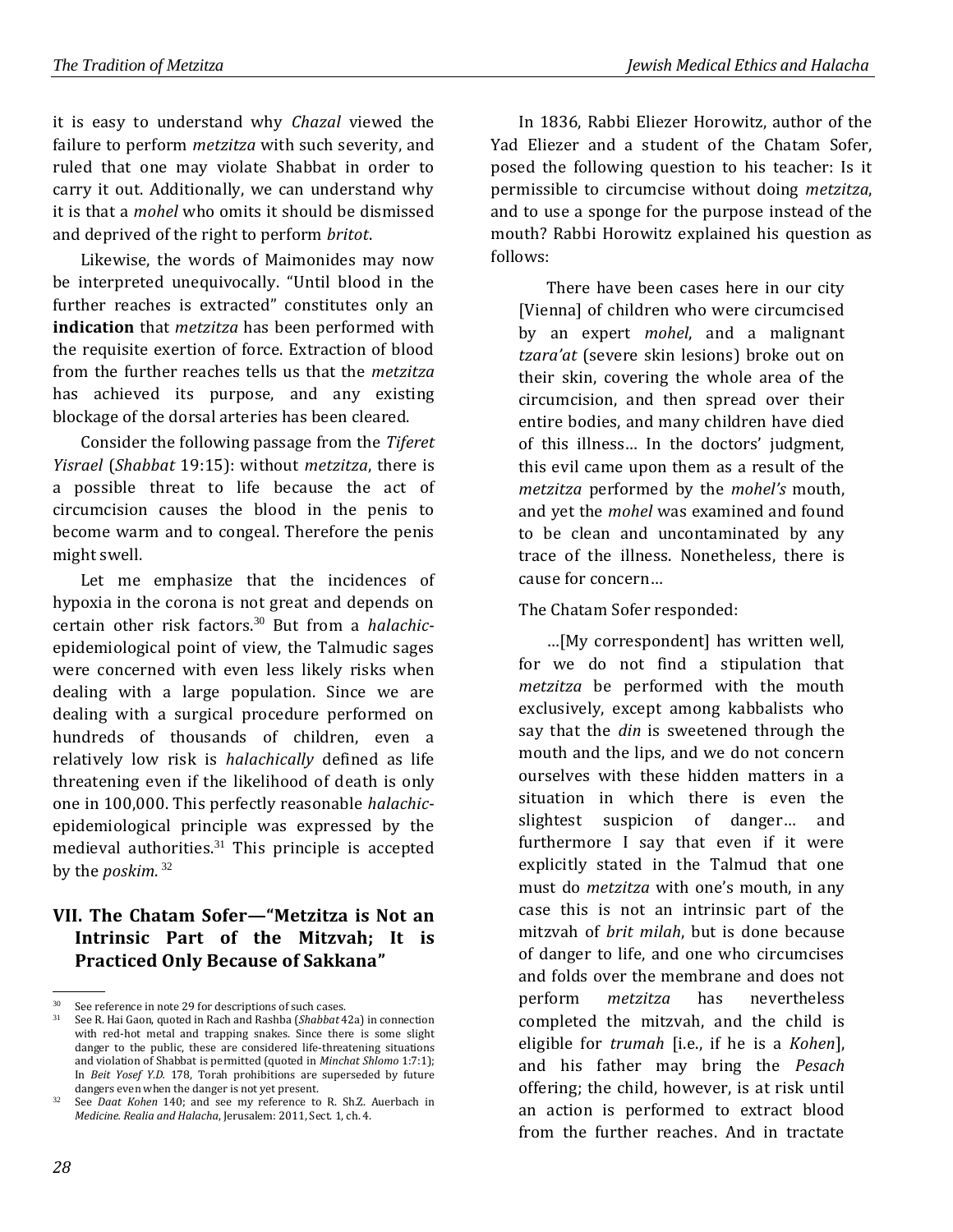Shabbat, Rav Pappa learns, "Like a bandage or a medicinal powder to stop bleeding, which is necessary because the circumcised infant is in a situation of danger, *metzitza*, too, is necessary for a similar reason (since it is done for therapeutic reasons, we need not be particular if the doctors devise a different therapy as a substitute), and this is the law pertaining to *metzitza*. Even if the Mishnah had mentioned *metzitza* by mouth, one may still use an alternative means to accomplish the aim. But the doctors must be warned that they must be able to testify that the sponge is truly performing the same action as *metzitza* performed by mouth. Beyond this, there is no concern, in my humble opinion.

It is clear from the question that the situation in Vienna, in which the newborn boys were facing a tangible danger, was a case of *sha'at hadchak* (extenuating circumstances). The Maharam Shick adds, in his response to the question (*Shu"t Orach Chaim* 152), that because it was difficult to dismiss the Viennese *mohel* due to his highly respected status, this was truly a case of *sha'at hadchak*. In any case, the Chatam Sofer's understanding of the reason *Chazal* instituted *metzitza* as a requirement is clear.

## **VIII. The War Against Metzitza**

As stated earlier, since *Chazal* did not specify the nature of the risk prevented by *metzitza*, the medical information upon which they based their ruling was lost over time. (Rabbi Hagozer's *sefer* was first printed only in 1892, and physiology books explaining the process of constriction of cut arteries were written only in the last halfcentury).<sup>33</sup> The mitzvah of *metzitza*, therefore,

became the soft underbelly, subject to attack in the struggle over traditional *brit milah*.

It is no wonder, then, that when the activists from the Reform movement started waging their war on *brit milah* in the nineteenth century, voices began to be heard in the medical community calling for a ban on *metzitza*. There were three primary arguments against *metzitza*: 34

- 1. Lack of a comprehensible medical reason;
- 2. Concern over transmission of infectious diseases from the person performing the *metzitza* to the infant;
- 3. Concern that *metzitza* might increase bleeding in the area of the incision.

The claim that there was no medical reason for *metzitza* has been vigorously rebutted. Since those who made the claim had no way of knowing what medical reason *Chazal* had in mind when they instituted *metzitza*, they could not point to any "change in nature" in the modern world that would render *metzitza* unnecessary. But it is not merely *emunat chachamim* that is the basis for rejecting the claim of those who see no purpose for *metzitza*. A rational assessment of the experience of generations also justifies rejecting this same claim. <sup>35</sup> History demonstrates that *Chazal* scrutinized medical findings with a critical eye and did not see themselves as bound by Aristotelian dogma. $36$  For example, they stated that heredity is not only maternal, but paternal as well, contradicting the Greek scholars.<sup>37</sup> *Chazal* recognized pathological anatomy 1,500 years earlier, $38$  and were aware of pathological symptoms pertaining to *brit milah* hundreds of years before modern medicine documented them.

 <sup>.</sup> <sup>33</sup> In the absence of a clear tradition on the nature of the danger averted by *metzitza*, there has been much speculation. See the Sedei Chemed, addenda to Rabbi Moshe Bunim Pirotinsky, *Kuntres HaMetzitza; Sefer HaBrit* (New York, 1973), *siman* 264; Rabbi Avraham Kahn, *Brit Avraham HaKohen al Rabbeinu Ya'avetz*, *Hilchot Milah* (Brooklyn, 1994), 190-91 and Avraham Steinberg, *Encyclopedia of Medicine and Jewish Law* Vol. 3 (Jerusalem, 2006), under '*Milah*'.

 <sup>.</sup> <sup>34</sup> See Rabbi Avraham Yitzchak HaKohen Kook, *Da'at Kohen*, 140-42; *Brit Avraham HaKohen* 191-92; *Tiferet Yisrael*, *Shabbat* 19, *mishna*  2.

<sup>35</sup> See Rabbi Samson Raphael Hirsch, *Shu"t Shemesh Marpeh*, *simanim* 54-55, cited in *Brit Avraham HaKohen*, 194-195.

<sup>36</sup> Rabbi Yitzchak Bar-Sheshet (Ribash), *Shu"t HaRibash*, 447.

 $\frac{37}{38}$  Ribash, ibid.

<sup>38</sup> Avraham Steinberg, *Chapters in the Pathology of the Talmud*, Jerusalem: The Schlesinger Institute, 1975, pp. 5-8.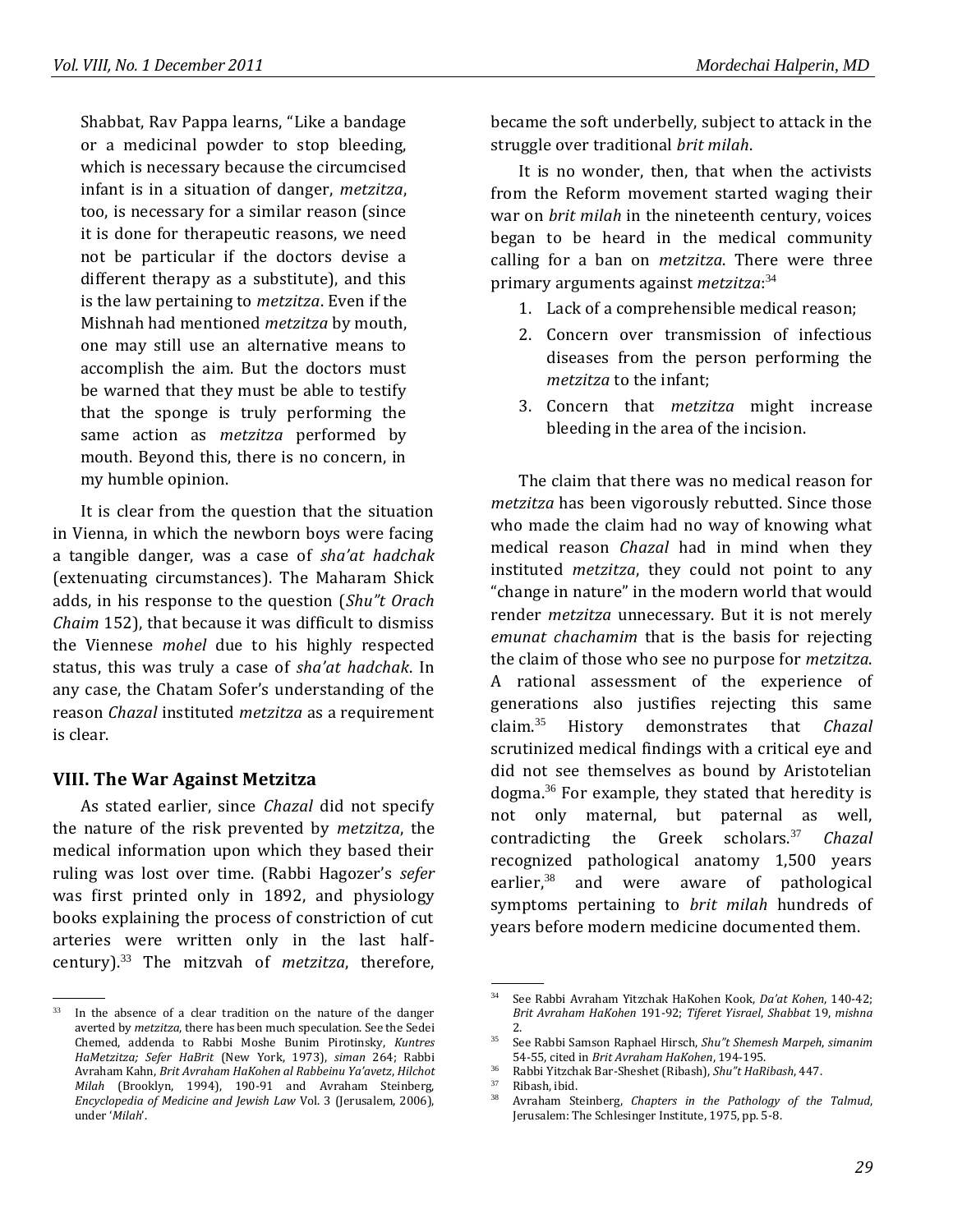As for the concern about the transmission of infectious diseases, three main ways of preventing this have developed over the years:

- 1. Insistence on a healthy *mohel*<sup>39</sup> (not forgetting the advantage gained by the presence of AgA antibodies in the saliva of a healthy person, which can even contribute to the healing of the wound, a well-known phenomenon in the animal world).
- 2. Disinfecting the mouth with antiseptic substances such as alcohol or wine.<sup>40</sup>
- 3. Performing *metzitza* through a sterile glass tube, $41$  or with a pump or a sponge. $42$

From a medical standpoint, the claim that *metzitza* is liable to increase bleeding at the site of the incision is unsupported. The *isplanit* (bandage) and the *kamon* (a medicinal powder) mentioned in the Mishna, and the "powder of medications that stop bleeding" mentioned in the *Shulchan Aruch* were intended to prevent prolonged bleeding. Since these measures are taken immediately after *metzitza* under the *mohel's* control, from a medical viewpoint, this claim lacks any validity.

#### **IX. Prioritization of Metzitza**

In light of the medical purpose of *metzitza*, *metzitza* and its alternatives can be placed in order of preference. From a **physiological** point of view, *metzitza* performed with the mouth should be given **first preference**. The pressure gradient created by forceful sucking with the mouth is greater by a factor of six or more than the pressure gradient between the base of the organ and its top when there is local blockage between the two areas. *Metzitza b'peh* enables better control over the force exerted, so as to ensure the desired result.

**Second preference** should be given to *metzitza* through a tube. If the dimensions of the tube are suited to the size of the baby's organ and allow for the required rise in the pressure gradient, then the difference between *metzitza b'peh* and *metzitza* through a tube is negligible. *Metzitza b'peh* is nonetheless preferable, as it does not depend on mechanical adjustment of the tube to fit the organ.

**Third preference** should be given to *metzitza* performed by a pumping machine connected to a '*metzitza* tube'. In addition to the proportional disadvantages caused by the use of a tube, the use of a machine makes it difficult to control the force of the suction.

Last preference is given to the use of a sponge. A sponge scarcely raises the pressure gradient, and certainly does not raise it enough to open an obstructed artery. Suction applied by hand through a sponge is almost tantamount to willfully omitting *metzitza* (although, it should be noted that such an omission might possibly be required in certain cases where *metzitza* itself poses a high risk to the infant).

#### **X. The Situation in Israel**

With the precedents of Vienna and other places, with the increase in public awareness on hygiene and with the loss of our knowledge of the medical benefits of *metzitza*, we have come to a situation where approximately 90 percent of *britot* in Israel are carried out with a substitute for *metzitza b'peh*, i.e., suction by means of a tube. Nevertheless, among the Ultra-Orthodox population there is continued insistence upon doing traditional *metzitza b'peh* while taking appropriate hygienic measures.

In Israel, *metzitza b'peh* is performed at less than 10,000 *britot* annually (in the Ultra-Orthodox sector) out of some 70,000 *britot* that take place in the total population. It should be noted that in Israel, until this past decade, no harm had been observed during the past century among babies upon which traditional *metzitza* was performed. Similar studies carried out in Israel have shown

.

<sup>39</sup> *Shu"t Shemesh Marpeh*, *siman* 54; Rabbi Asher Anshil Greenwald, *Zocher HaBrit* (Ozharad-Ungver, 1931), 12, 31.

<sup>40</sup> *Zocher HaBrit* 11, 18-19.

<sup>41</sup> *Shu"t Shemesh Marpeh*, *siman* 58, cited in *Brit Avraham HaKohen*, 195; *Da'at Kohen*, 141-142.

<sup>42</sup> See Avraham Steinberg, "Circumcision: Medical and Halachic Aspects" (Hebrew), in *Medicine and Halacha: Practical Aspects*, ed. M. Halperin (Jerusalem, 2006), pp. 253-316.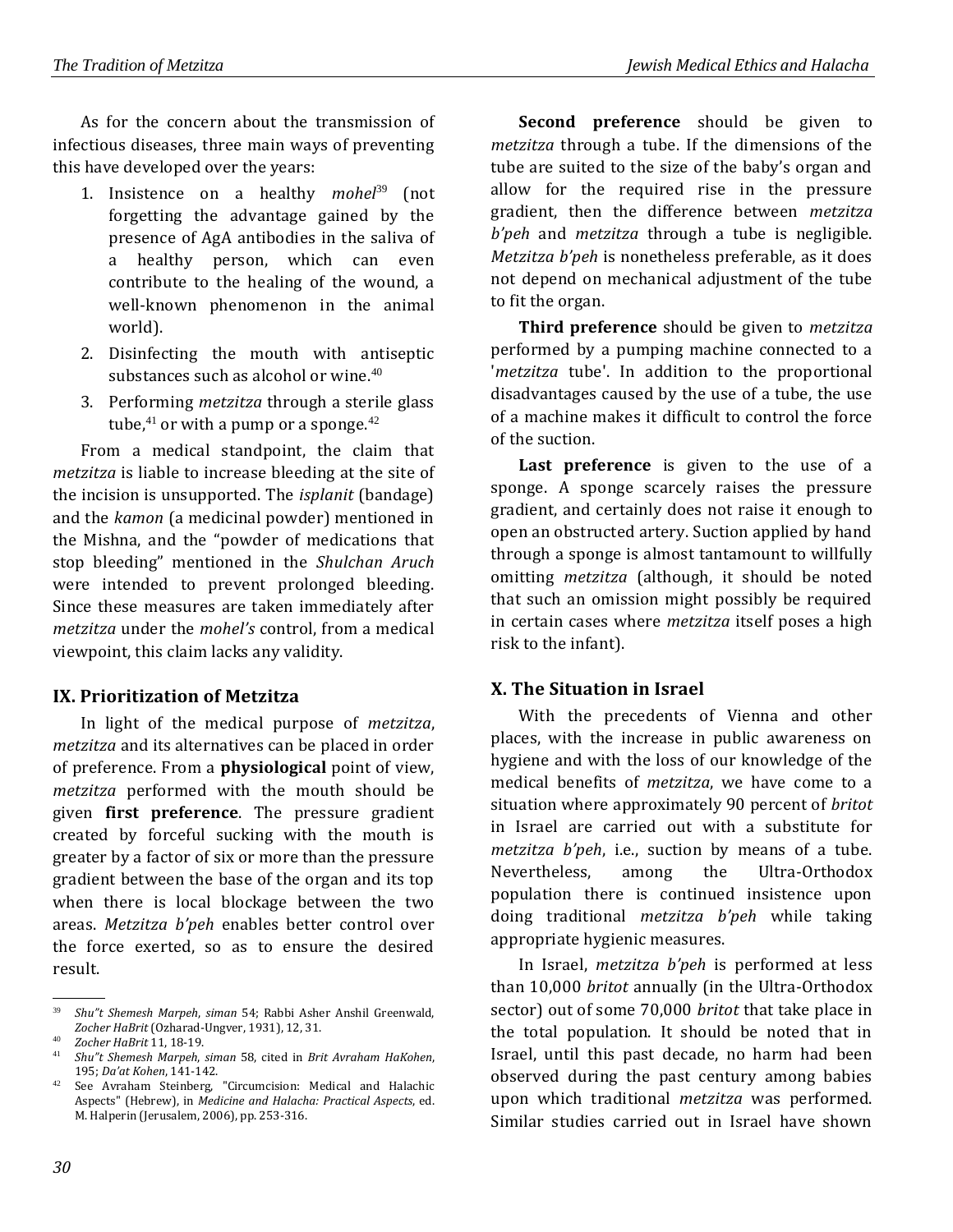that *britot* performed by *mohalim* are at least as safe as those performed by physicians.

#### **XI. The AIDS Problem**

With the spread of the HIV virus during the past generation, *metzitza* has come into question more sharply than ever, but from an opposing perspective. There is concern among *mohalim* about performing *metzitza* on as-yetuncircumcised adults who have immigrated to Israel from countries where AIDS is widespread, or on newborns whose mothers' health conditions are unclear, in view of the fact that the AIDS virus can easily pass through the placenta from the mother's bloodstream to that of the fetus. Undoubtedly, *metzitza b'peh* performed on an infected individual poses a danger to the *mohel*.

*Poskim* faced with this question could make any of three possible rulings:

- 1. To continue performing *metzitza b'peh* despite the risk.
- 2. To delay the *brit milah* until a blood test confirms that the candidate for *brit milah* (or his mother, in the case of a newborn) is not infected with a deadly virus.
- 3. To perform *metzitza* through a tube, so as to avoid direct contact between the subject's blood and the *mohel's* mouth.

When this question came up nearly thirty years ago, both Rabbi Auerbach<sup>43</sup> and Rabbi Yosef Shalom Elyashiv<sup>44</sup> chose the third alternative—that the *mohel* should perform *metzitza* through a tube — for cases of infant circumcision. Rabbi Shmuel Wosner<sup>45</sup> wrote a similar *pesak* concerning *brit milah* on adult immigrants. Rabbi Elyashiv clearly explained the reasoning behind his *pesak*: "The sages of the previous generation have already struggled with this problem. HaRav HaGaon Rabbi Yitzchak Elchanan of Kovno, HaGaon Rabbi Yitzchak Yaakov [Reb Itchele] of Ponevezh, HaGaon Rabbi Yechiel Michel [Epstein] of

Navardok, HaGaon Rabbi Chaim Ozer of Vilna and others, all of blessed memory, came to the conclusion that 'in a situation in which the slightest concern of danger to life exists, one should not insist on meticulous fulfillment of the custom of our ancestors,' in the words of Rabbi Chaim Berlin (aside of the widely known answer of the Chatam Sofer to the Rabbi from Vienna)".

## **XII. New Conditions Among the Israeli Ultra-Orthodox Population**

In the beginning of the past decade, the following data was brought before Israel's Interdepartmental Committee for Supervision over *Mohalim*, an advisory committee composed of rabbis, doctors and *mohalim*: during the three years leading up to that time, seven newborns from the Ultra-Orthodox sector were infected with herpes simplex virus (HSV), all of whom had undergone traditional *metzitza b'peh*. Five of the mothers were examined to determine if they were carriers of the virus; four of them were not carriers, whereas one mother was found to be a carrier with a low level of antibodies.

In one of the cases, no antibodies at all against HSV-1 were found in the *mohel*, indicating that he had never been exposed to the virus. In the rest of the cases, in which antibodies were discovered in the *mohel*, in no case was the subspecies of the virus found in the *mohel's* body positively identified by DNA examination with the subspecies found in the infected newborn. Thus in each of the cases there was no proof that the *mohel* was, or was not, the source of the infection. The question is, how much caution must we take?

The recent occurrence of HSV-infected newborns in the Ultra-Orthodox sector is caused, apparently, by three epidemiological facts:

- 1. More than 80 percent of the adult population in Israel, including *mohalim*, are latent carriers of HSV-1.
- 2. Forty percent of young mothers in the Ultra-Orthodox sector are not carriers of the virus, apparently as a result of better hygiene and living conditions that prevail

 <sup>.</sup> <sup>43</sup> Cited in *Nishmat Avraham* 4, 1st ed., part 14, *siman* 264a.

<sup>44</sup> *Kovetz Teshuvot* 1, *siman* 102.

<sup>45</sup> *Shu"t Shevet ha-Levi* 8, *siman* 267.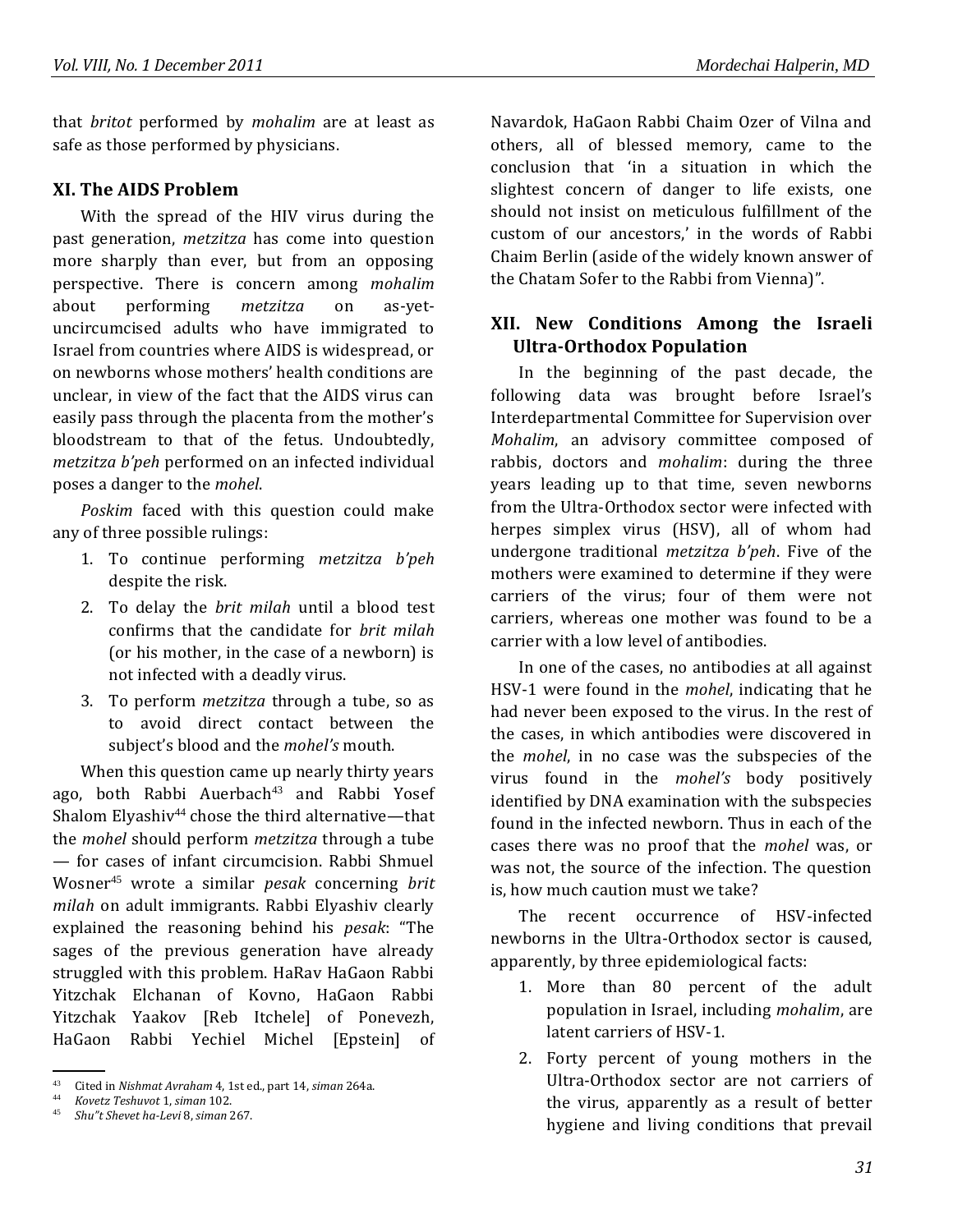among the younger generation. This change has caused fewer women of childbearing age in the Ultra-Orthodox sector to be exposed to HSV, and the percentage of mothers with antibodies to the HSV-1 virus has dropped from about 80 percent to about 60 percent. This seems to reflect a new situation, in contrast to the prevalent situation in the past.

3. An absence of antibodies in the mothers' blood means that their newborn sons received no such antibodies through the placenta, and therefore are vulnerable to infection by HSV-1.

## **XIII. The Memo to Mohalim**

Although the epidemiological data does not provide a sufficient foundation for an unambiguous medical conclusion, it was agreed that they indicate a possible risk to newborn boys in the Ultra-Orthodox sector. This situation obligates us to take steps to eliminate, or at least reduce, the risk while recognizing the Jewish people's sensitivity to external limitations placed on the procedure of *brit milah*. In other words, careless action is liable to adversely affect Jewish communities around the world and to be detrimental to their freedom to carry out the mitzvah of *brit milah* as prescribed by tradition. Therefore, on May 22nd, 2002, Rabbi Avraham Babayof, director of the Department of *Britot* at Israel's Chief Rabbinate and head of the Interdepartmental Committee on Supervision of *Mohalim*, issued a memo to *mohalim* on the subject of *metzitza*. The document pointed out that *halacha* permits *metzitza* through a tube in cases where there is concern of contagion, and that the *mohel* has a duty "to inform the parents of the infant, at the time he is engaged to perform the *brit* [*milah*], of the two options for carrying out *metzitza*, and to come to a decision with their participation".

As more cases of HSV in newborns in the Ultra-Orthodox community emerged, it was decided to conduct further discussions on the matter. The

deliberations took place in the office of the general director of the Chief Rabbinate on Thursday, March 13th, 2003. The participants included Rabbi Babayof and the members of the Interdepartmental Committee, which included Rabbis, *mohalim*, doctors, the legal advisor of the Chief Rabbinate and the writer. The subject under discussion: the significance of new epidemiological data indicating possible risk of HSV-1 infection among newborns in the Ultra-Orthodox community as a result of undergoing *metzitza b'peh*.

In light of the Jewish people's sensitivity to external limitations placed on the procedure of *brit milah*, it was decided that the new epidemiological information should immediately be submitted for *halachic* judgment, with the aim of considering a temporary *halachic* ruling (*hora'at sha'ah*) on the proper method of performing *metzitza* in light of the new situation.

## **XIV. Meeting with Rabbi Wosner**

On Monday, April 7th, 2003, a thorough meeting took place in the home of Rabbi Wosner.<sup>46</sup> It was attended by representatives of the Interdepartmental Committee, including Dr. Moshe Westreich of the Ministry of Health, Dr. Eli Yosef Schussheim, Rabbi Babayof and the writer. After the details of the problem were presented to Rabbi Wosner by the participating doctors, he clearly repeated the main points of the facts he had just heard, and then summed up his *halachic* opinion in the following principles:

- 1. "It is not within our ability or power to annul the mitzvah of *metzitza*, which has been handed down from our ancestors as *metzitza b'peh*, nor would we ever contemplate it."
- 2. "The risks of HSV infection are not to be ignored. And therefore, *metzitza b'peh* is to be carried out only by *mohalim* or other

 <sup>.</sup> <sup>46</sup> Rabbi Wosner, as a *posek*, is known to be a follower of the Maharam Shick.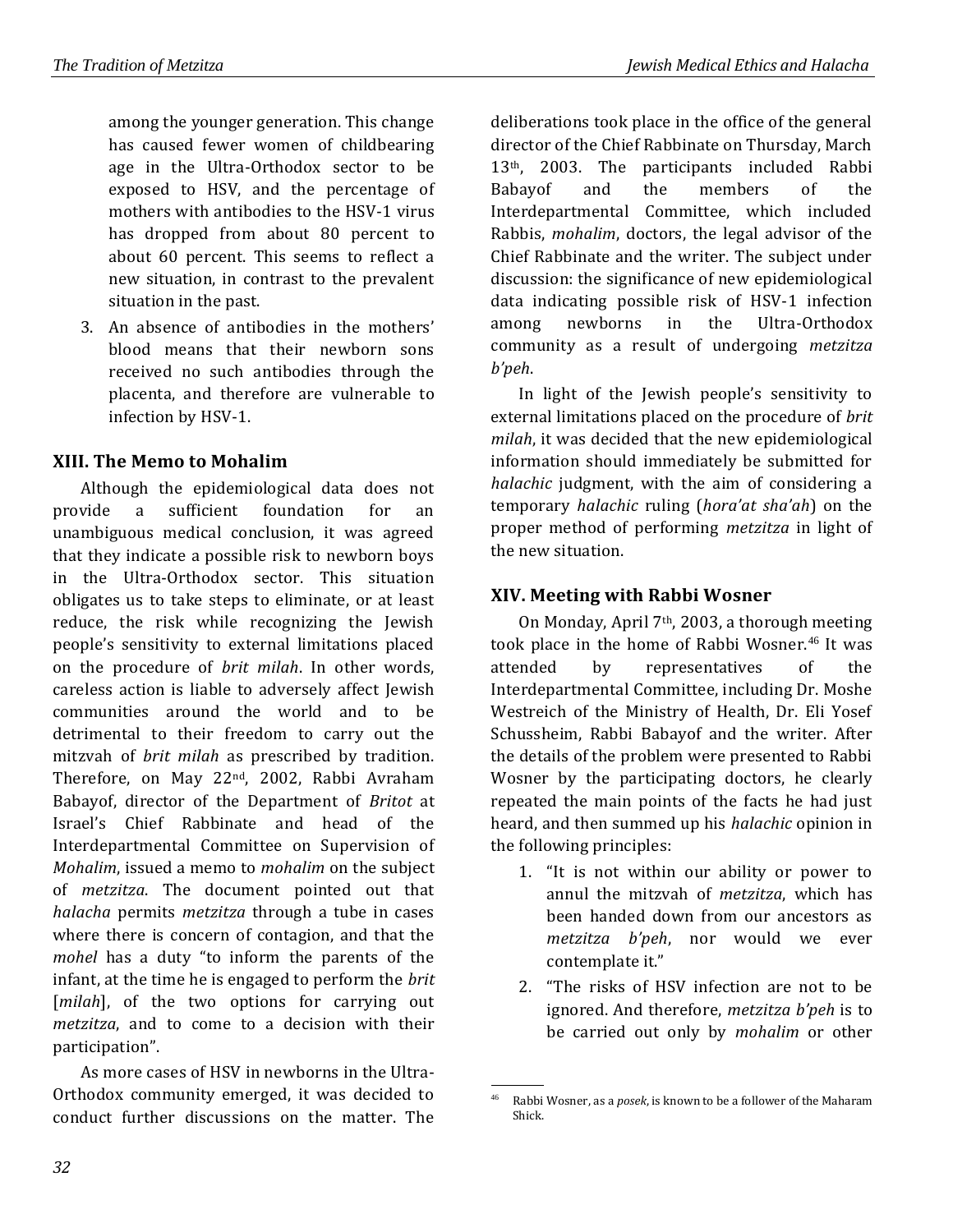persons who do not harbor the virus in their bodies."

3. "A *mohel* who is a *talmid chacham* and sees that risk is present in the situation he is in must act according to the *halacha* and not cause endangerment; but if he makes a change in the technique of *metzitza*, this is to be only as a *hora'at sha'ah* [applicable to the situation at hand]."

These statements were written down by the writer as they were said, and were read back on the spot to Rabbi Wosner, who confirmed their accuracy. But because of the sensitivity of the issue, a copy of the statements was immediately handed over to Rabbi Wosner's office, and we were asked to delay its publication until we received authorization.

When no authorization was received in the course of a month, I conducted about ten discussions on the issue by telephone with Rabbi Shlomo Gelber, an experienced *mohel* and a repersentative of Rabbi Wosner. In the course of these discussions, it became evident that at the time in Israel an ideological war was being waged against the performance of traditional *brit milah* in general, and against the tradition of *metzitza* in particular. In times of war, there is a calling for great dedication and self-sacrifice as well as absolute insistence on observing tradition. Throughout 2003, news reports and pseudo-news reports in Israel left a clear impression that a relentless struggle was being conducted by parties interested in shifting the national consensus on *brit milah* and, as a first step, reducing the performance of *britot* by traditional *mohalim*.

In the wake of our continued deliberations, and as a result of Rabbi Wosner's justified assessment that the attack on traditional *metzitza* constitutes part of a more general war on *brit milah* itself, handling of the issue was entrusted to Rabbi Moshe Shaul Klein, a *moreh tzedek* in Rabbi Wosner's *beit din*.

### On August 19th, 2003, Rabbi Klein wrote a long letter to me in which he restated Rabbi Wosner's position. After a short introduction about the importance of *brit milah* in general, and about the mitzvah of traditional *metzitza* in particular, and after citing the Jewish people's self-sacrifice throughout the generations for the sake of observing this mitzvah as prescribed by *halacha*, Rabbi Klein went on to state a few major principles in the name of Rabbi Wosner, namely:

- 1. The mitzvah of *milah*, commanded to us by *Hakadosh Baruch Hu*, has withstood attack throughout the generations, and *Gedolei Yisrael* have been forced to stand in the breach to prevent any alteration of the laws of *brit milah*, which were commanded to us at Sinai, including any change in the received technique of *metzitza*.
- 2. "If it is known that the *mohel* has a particular illness which, by means of *metzitza b'peh*, could infect the infant, if the harm is prevalent (*shachiach hezeika<sup>47</sup>*), one should exercise leniency in this manner only: by performing *metzitza* with an implement." In other words, deviating from the traditional method of performing *metzitza* should be done only in situations defined in *halacha* as "*shachiach hezeika*".
- 3. The definition of "*shachiach hezeika*" as it pertains to this issue is a *halachic* decision of great significance, and therefore it is put into the hands of the *chachmei hador*.
- 4. Therefore, the major practical conclusions are as follows:
- 5. A *mohel* who is known to be infected with a virus in a situation defined as *shachiach hezeika* should not perform *brit milah* using an implement for *metzitza* if there is another *mohel* who is able to do the *metzitza* in accordance with tradition, without deviations.

#### **XV. Rabbi Klein's Letter**

 <sup>.</sup> <sup>47</sup> A situation in which the risk is real from an epidemiological point of view.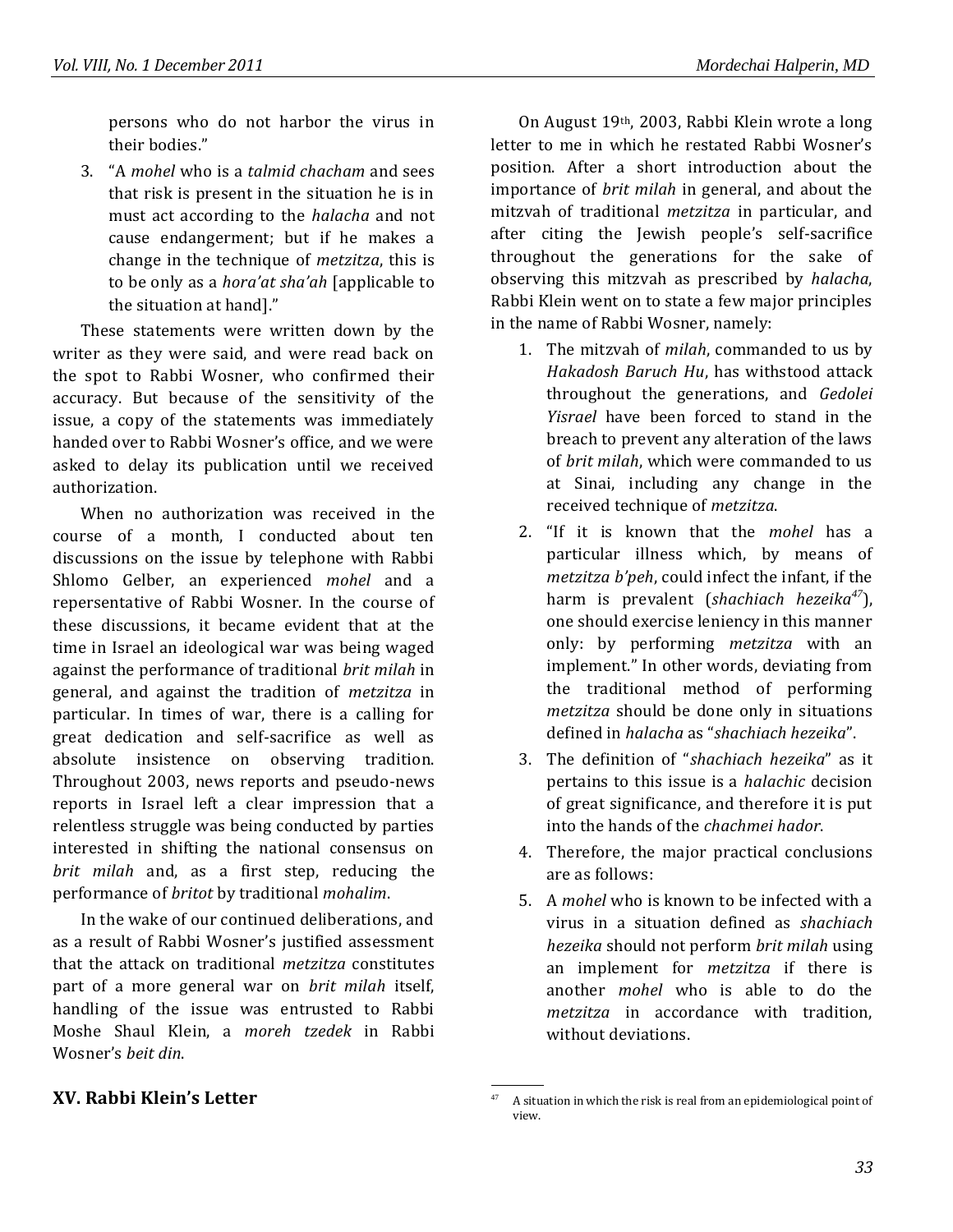- 6. If there is no other *mohel*, and the *mohel* infected with the virus in a situation defined as *shachiach hezeika* is performing the *brit milah*, then he is required to carry out *metzitza* with a sterile implement and he is forbidden to carry out *metzitza b'peh*.
- 7. "A policy that *mohalim* should check themselves for infectious diseases (when there are no symptoms arousing suspicion) should not be instituted, for this is the beginning of the breach in the battle to abolish *metzitza b'peh*, and the holy Torah is eternal in every generation, to carry out the mitzvah unchanged, as received by Moshe on Sinai."

## **XVI. Preventive Measures in the Age of Herpes**

The medical data includes no scientific proof that any particular *mohel* actually infected an infant he circumcised with a virus. On the other hand, the epidemiological data point to the possibility that there have been cases of contagion of newborns, although it has not been proven who caused the infection. Likewise, even if we attribute all the isolated reported cases of infection to the *mohalim*, it still remains a very rare phenomenon, roughly one case in tens of thousands *britot*, a substantially lower risk than that posed by other surgical procedures.

In light of these facts, it is imperative to find a balance between the responsibility to prevent even "the slightest concern of danger to life," and the responsibility to avoid leaving any opening for attack upon the mitzvah of traditional *brit milah*. The task of achieving this balance is in the hands of the *poskim*. The following lines, therefore, should be viewed as a *halachic*-medical deliberation before the *chachamim*.

On the practical level one must differentiate, in my opinion, between five situations.

**Situation 1**: If the *mohel* has never been suspected of transmitting HSV to an infant he has circumcised, there is no medical or *halachic* impediment to allow him to continue performing *metzitza b'peh* in accordance with the tradition received from our ancestors.

**Situation 2:** On the other hand, if a medical examination identifying the subspecies of the virus has shown that the *mohel* is the source of the child's infection, then, according to all opinions, this *mohel* is forbidden from this point on to perform *metzitza* in the traditional manner.

The third, fourth and fifth situations are intermediate:

**Situation 3:** HSV has appeared in a newborn shortly after his *brit milah*, but the subspecies of viruses found in the baby do not match that of the virus in the *mohel's* system. It is difficult in this case to prohibit the *mohel* from performing traditional *metzitza* in the future (unless his rabbis have instructed him otherwise), since the possibility that he is the source of the infection has been to a large extent controverted.

**Situation 4:** If another possible source for the infection has been discovered (a parent, for example), in this case, too, the *mohel* should not be prohibited from performing traditional *metzitza*, since many infants had been circumcised by him without ill effects, and furthermore, there is another plausible source of the infection.

**Situation 5:** HSV has appeared in newborns shortly after their *brit milah*, yet, while no other likely source for the infection has been found and the possibility that it was transmitted by the *mohel* has not been negated, there is no proof from a subspecies examination that that *mohel* is actually the source.

In the last situation, on the scientific level we have no proof that the *mohel* is the cause, nor do we have proof that he is not. Therefore we must bring into our calculations the rule derived from the *sugya* of "one whose brothers have died as a result of [*brit*] *milah*" (*Yevamot* 64b), which determines that sometimes, in cases of evident risk, there is no need for absolute proof in order to attribute the illness to a plausible cause.<sup>48</sup> In other

 <sup>.</sup> <sup>48</sup> See also *Avnei Nezer*, 10, 325, *ot gimmel*, which states that even if the child's brothers were endangered, the third son is not to be